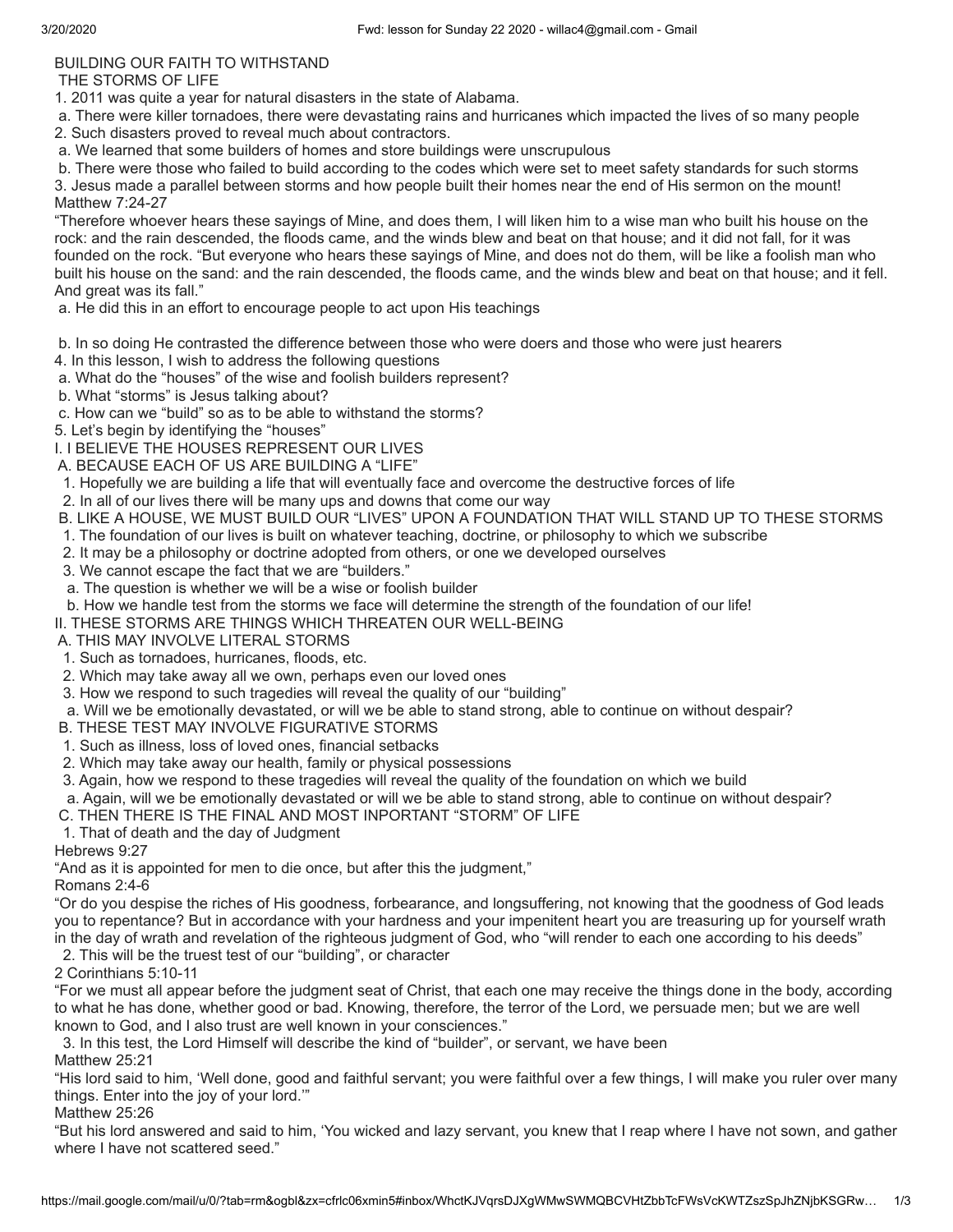4. The longer we live, the more "storms" we are likely to face; but it is important that we understand that this final "storm" is one which no one can escape!

 a. Hence it is important that we see the importance of building our lives on a foundation that will enable us to withstand this storm as well as all the storms we face along the way!

III. OBEYING JESUS IS THE KEY TO WITHSTANDING THE STORMS

A. BEING A "HEARER" ONLY IS NOT SUFFICIENT

Matthew 7:26-27

"But everyone who hears these sayings of Mine, and does not do them, will be like a foolish man who built his house on the sand: and the rain descended, the floods came, and the winds blew and beat on that house; and it fell. And great was its fall."

1. James wrote that being a hearer only is deceiving oneself

James 1:22-24

"But be doers of the word, and not hearers only, deceiving yourselves. For if anyone is a hearer of the word and not a doer, he is like a man observing his natural face in a mirror; for he observes himself, goes away, and immediately forgets what kind of man he was."

 2. If we build like the unscrupulous contractor and only hear the real quality standards, the storms we face in this life will reveal the true quality of the character we are using as a foundation for our lives! Numbers 32:23

"But if you do not do so, then take note, you have sinned against the LORD; and be sure your sin will find you out."

B. THEREFORE, WE MUST "DO" ALL THAT JESUS SAYS

 1. Only those who "build" on all that Jesus said will be those who withstand the storms Matthew 7:24-25

"Therefore whoever hears these sayings of Mine, and does them, I will liken him to a wise man who built his house on the rock: and the rain descended, the floods came, and the winds blew and beat on that house; and it did not fall, for it was founded on the rock."

2. Notice, the wise build their lives (houses) upon the "rock" (a solid foundation)

3. As James went on to write, it is the doer who is blessed in what he does

James 1:25

"But he who looks into the perfect law of liberty and continues in it, and is not a forgetful hearer but a doer of the work, this one will be blessed in what he does."

C. HOW DO THESE SAYINGS OF JESUS HELP US WITHSTAND THE STORMS

1. His saying teach us where the "wise" lay up treasure

Matthew 6:19-21

"Do not lay up for yourselves treasures on earth, where moth and rust destroy and where thieves break in and steal; but lay up for yourselves treasures in heaven, where neither moth nor rust destroys and where thieves do not break in and steal. For where your treasure is, there your heart will be also."

 a. Notice the protection treasures in heaven are afforded, unlike those on earth which can be stolen or lost, current conditions are a clear realization of this problem!

2. He therefore gives us the wisdom to know what we need to be seeking

## Matthew 6:33

"But seek first the kingdom of God and His righteousness, and all these things shall be added to you."

a. Jesus, in His teaching is calling upon all of us to seek first the kingdom of God and His righteousness

b. It is also important to remember that by heeding His words, we do not need to have anxiety over the future

3. Indeed, His sayings provide the basis for a solid foundation on which to build a lives.

 4. Seeking and obeying the words of Jesus will also enable us to avoid being misled by false prophets Matthew 7:15-20

"Beware of false prophets, who come to you in sheep's clothing, but inwardly they are ravenous wolves. You will know them by their fruits. Do men gather grapes from thornbushes or figs from thistles? Even so, every good tree bears good fruit, but a bad tree bears bad fruit. A good tree cannot bear bad fruit, nor can a bad tree bear good fruit. Every tree that does not bear good fruit is cut down and thrown into the fire. Therefore by their fruits you will know them."

 5. Seeking and obeying the words of Jesus will also help us to stay on the straight and narrow way which leads to Heaven (spiritual life)

Matthew 7:13-14

"Enter by the narrow gate; for wide is the gate and broad is the way that leads to destruction, and there are many who go in by it. Because narrow is the gate and difficult is the way which leads to life, and there are few who find it."

 6. I find it very interesting that the advice now being given, which is nothing less than common sense, should have been being followed all along!

a. OUR APPROACH TO THE CARE OF OTHERS!

Matthew 7:12

"Therefore, whatever you want men to do to you, do also to them, for this is the Law and the Prophets."

b. PRAYER

Matthew 7:7-11

"Ask, and it will be given to you; seek, and you will find; knock, and it will be opened to you. For everyone who asks receives, and he who seeks finds, and to him who knocks it will be opened. Or what man is there among you who, if his son asks for bread, will give him a stone? Or if he asks for a fish, will he give him a serpent? If you then, being evil, know how to give good gifts to your children, how much more will your Father who is in heaven give good things to those who ask Him!"